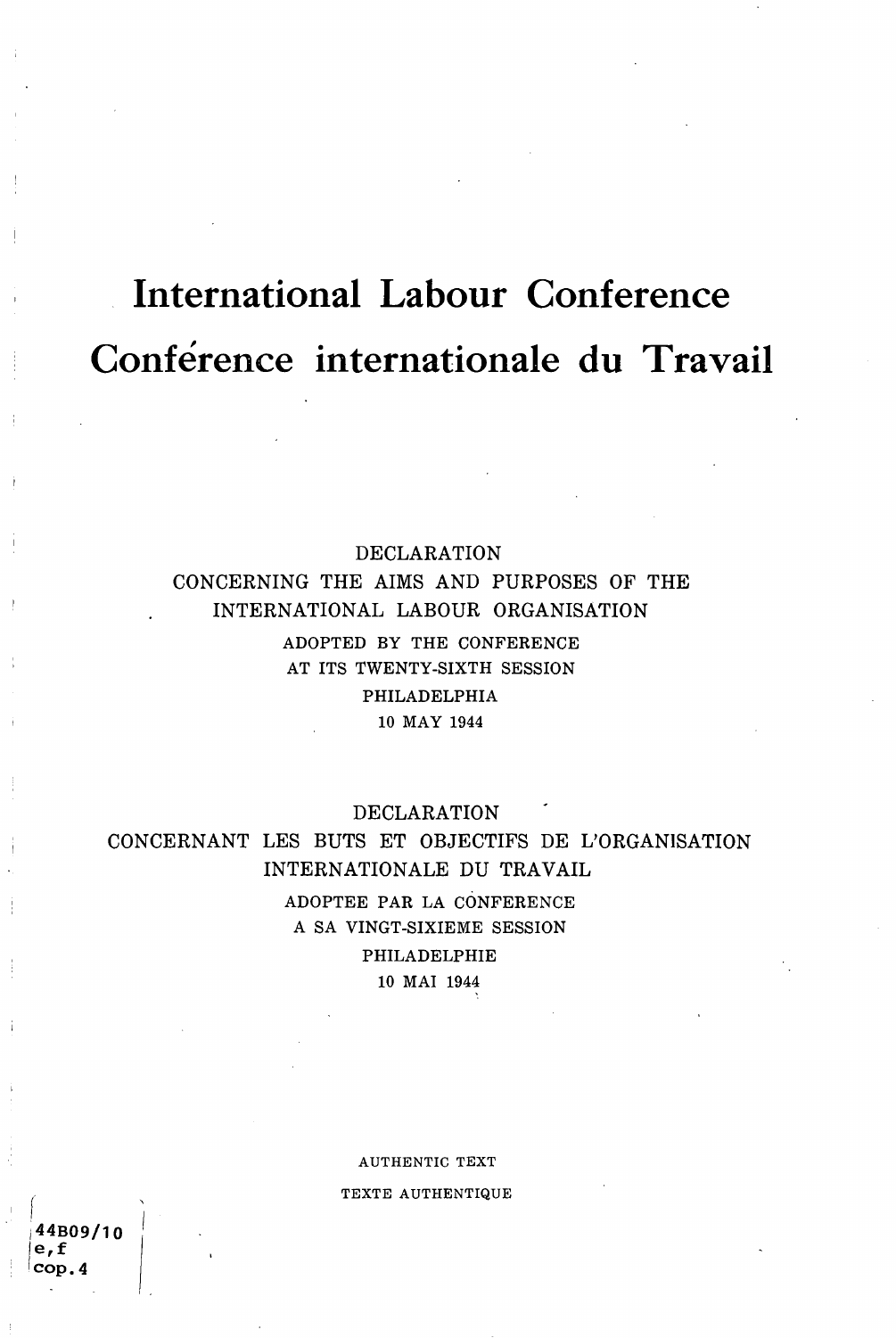The Declaration concerning the aims and purposes of the International Labour Organisation, here reprinted, was unanimously adopted by the International Labour Conference at its Twenty-sixth Session, held at Philadelphia, from 20 April to 12 May 1944.

The text of the Declaration as here presented is a true copy of the text authenticated by the signatures of the President of the International Labour Conference and of the Acting Director of the International Labour Office.

La Déclaration concernant les buts et objectifs de l'Organisation internationale du Travail, dont le texte est reproduit ciaprès, a été adoptée à l'unanimité par la Conférence internationale du Travail au cours de sa vingt-sixieme session, tenue a Philadelphie, du 20 avril au 12 mai 1944.

Le texte de la Déclaration présenté ici est une copie exacte du texte authentiqué par les signatures du President de la Conférence internationale du Travail et du Directeur par intérim du Bureau international du Travail.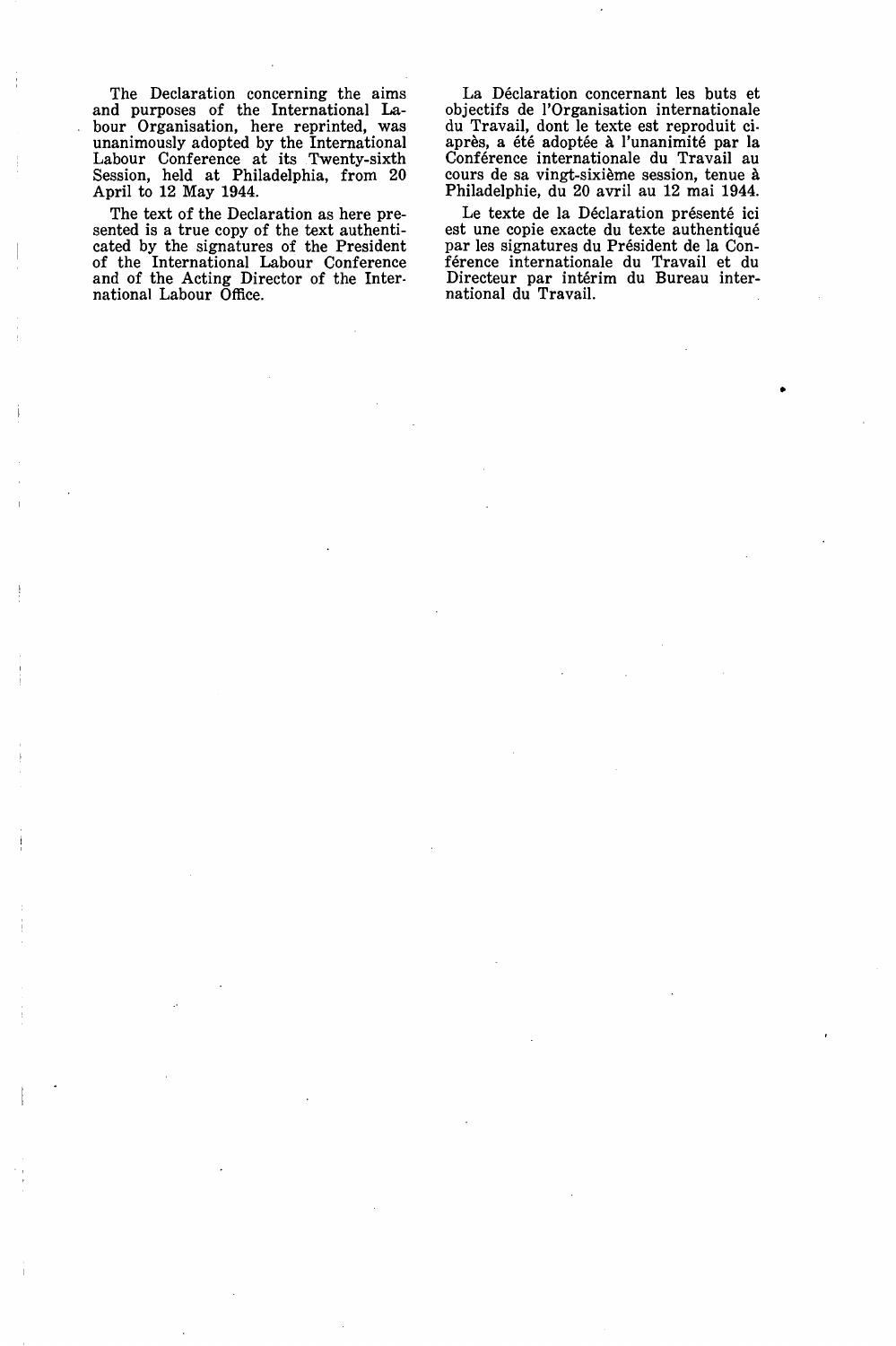# INTERNATIONAL LABOUR CONFERENCE

# CONFERENCE INTERNATIONALE DU TRAVAIL

### **DECLARATION CONCERNING THE AIMS AND PURPOSES OF THE INTERNA-TIONAL LABOUR ORGANISATION.**

## **DECLARATION CONCERN ANT LES BUTS BUTS ET OBJECTIFS DE L'ORGANISATION INTERNATIONALE DU TRAVAIL. INTERNATIONALE DU TRAVAIL.**

The General Conference of the International Labour Organisation, meeting in its Twenty-sixth Session in Philadelphia, hereby adopts, this tenth day of May in the year nineteen hundred and forty-four, the present Declaration of the aims and purposes of the International Labour Organisation and of the principles which should inspire the policy of its Members.

I

The Conference reaffirms the fundamental principles on which the Organisation is based and, in particular, that:

*(a)* labour is not a commodity;

 $(b)$  freedom of expression and of association are essential to sustained progress;

(c) poverty anywhere constitutes a danger to prosperity everywhere;

*(d)* the war against want requires to be carried on with unrelenting vigour within each nation, and by continuous and concerted international effort in which the representatives of workers and employers, enjoying equal status with those of Governments, join with them in free discussion and democratic decision with a view to the promotion of the common welfare.

#### II

Believing that experience has fully demonstrated the truth of the statement in the Constitution of the International Labour Organisation that lasting peace can be established only if it is based on social justice, the Conference affirms that:

*(a)* all human beings, irrespective of race, creed or sex, have the right to pursue

La Conférence générale de l'Organisation internationale du Travail, reunie a Philadelphie en sa vingt-sixieme session, adopte, ce dixieme jour de mai 1944, la presente Declaration des buts et objectifs de l'Organisation internationale du Travail, ainsi que des principes dont devrait s'inspirer la politique de ses Membres.

I

La Conférence affirme à nouveau les principes fondamentaux sur lesquels est fondee l'Organisation, a savoir notamment:

*a)* le travail n'est pas une marchandise;

 $b)$  la liberté d'expression et d'association est une condition indispensable d'un progres soutenu;

 $c)$  la pauvreté, où qu'elle existe, constitue un danger pour la prospérité de tous;

*d)*" la lutte contre le besoin doit etre menée avec une inlassable énergie au sein de chaque nation, et par un effort international continu et concerté dans lequel les représentants des travailleurs et des employeurs, cooperant sur un pied d'egalite avec ceux des gouvernements, participent a de libres discussions et a des decisions de caractère démocratique en vue de promouvoir le bien commun.

Convaincue que l'expérience a pleinement démontré le bien-fondé de la déclaration contenue dans la Constitution de l'Organisation internationale du Travail, et d'apres laquelle une paix durable ne peut être établie que sur la base de la justice sociale, la Conférence affirme que:

*a)* tous les etres humains, quels que soient leur race, leur croyance ou leur sexe,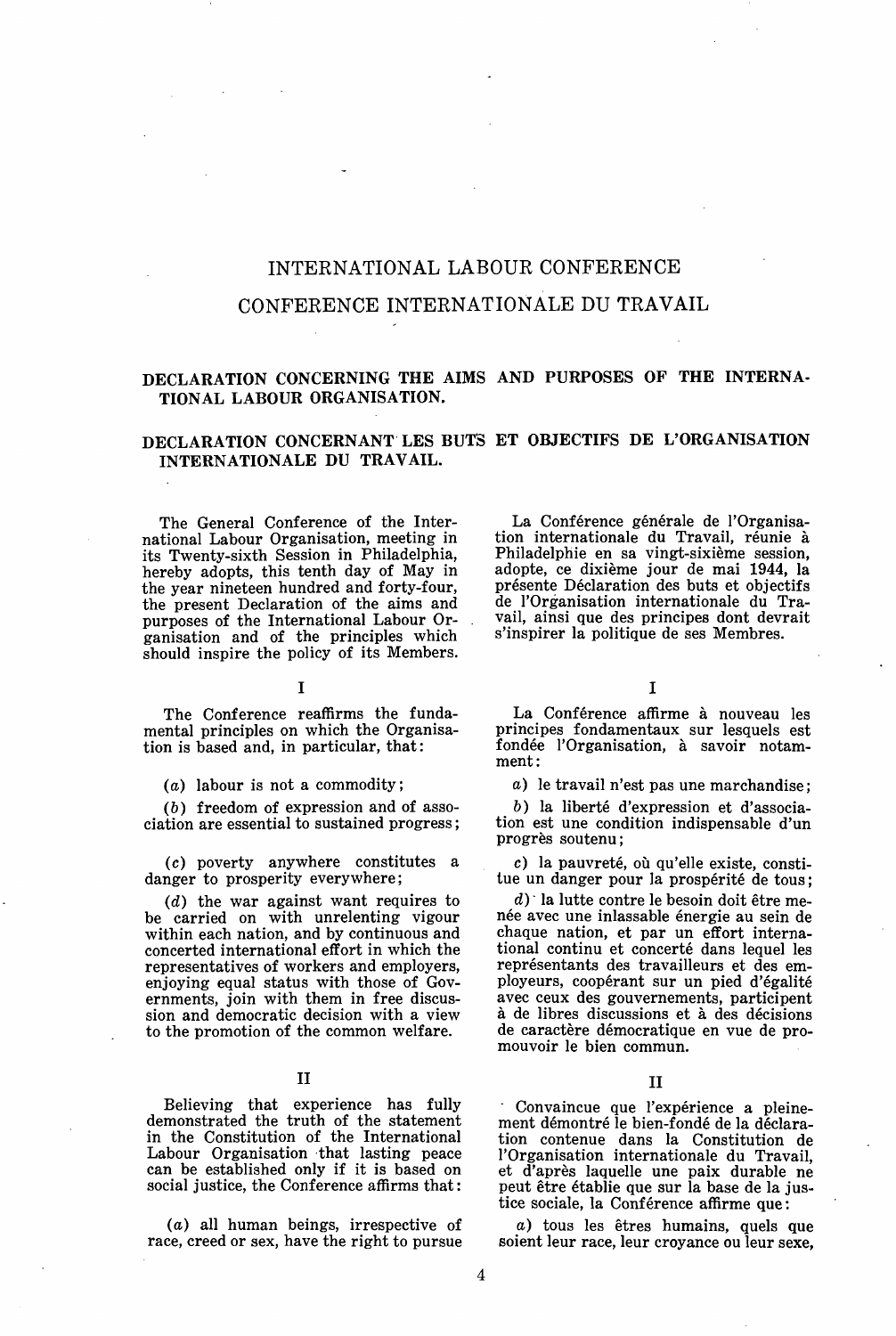both their material well-being and their spiritual development in conditions of freedom and dignity, of economic security and equal opportunity;

(6) the attainment of the conditions in "which this shall be possible must constitute the central aim of national and international policy;

(c) all national and international policies and measures, in particular those of an economic and financial character, should be judged in this light and accepted only in so far as they may be held to promote and not to hinder the achievement of this fundamental objective;

*(d)* it is a responsibility of the International Labour Organisation to examine and consider all international economic and financial policies and measures in the light of this fundamental objective;

(e) in discharging the tasks entrusted to it the International Labour Organisation, having considered all relevant economic and financial factors, may include in its decisions and recommendations any provisions which it considers appropriate.

#### Ill

The Conference recognises the solemn obligation of the International Labour Organisation to further among the nations of the world programmes which will achieve:

*(a)* full employment and the raising of standards of living;

*(b)* the employment of workers in the occupations in which they can have the satisfaction of giving the fullest measure of their skill and attainments and make their greatest contribution to the common well-being;

(c) the provision, as a means to the attainment of this end and under adequate guarantees for all concerned, of facilities for training and the transfer of labour, including migration for employment and settlement;

*(d)* policies in regard to wages and earnings, hours and other conditions of work calculated to ensure a just share of the fruits of progress to all, and a minimum living wage to all employed and in need of such protection;

(e) the effective recognition of the right of collective bargaining, the co-operation of management and labour in the continuous improvement of productive efficiency, and the collaboration of workers and employers in the preparation and

ont le droit de poursuivre leur progres materiel et leur developpement spirituel dans la liberté et la dignité, dans la sécurité économique et avec des chances egales;

*b*) la réalisation des conditions permettant d'aboutir a ce resultat doit constituer le but central de toute politique nationale et internationale;

c) tous les programmes d'action et mesures prises sur le plan national et international, notamment dans le domaine économique et financier, doivent être appréciés de ce point de vue et acceptés seulement dans la mesure où ils apparaissent de nature à favoriser, et non à entraver, l'accomplissement de cet objectif fondamental;

*d)* il incombe a l'Organisation internationale du Travail d'examiner et de considérer à la lumière de cet objectif fondamental, dans le domaine international, tous les programmes d'action et mesures d'ordre économique et financier;

e) en s'acquittant des taches qui lui sont confiees, l'Organisation internationale du Travail, apres avoir tenu compte de tous les facteurs économiques et financiers pertinents, a qualité pour inclure dans ses decisions et recommandations toutes dispositions qu'elle juge appropriees.

#### Ill

La Conférence reconnaît l'obligation solennelle pour l'Organisation internationale du Travail de seconder la mise en ceuvre, parmi les differentes nations du monde, de programmes propres à réaliser:

*a*) la plénitude de l'emploi et l'élévation des niveaux de vie;

*b)* l'emploi des travailleurs a des occupations ou ils aient la satisfaction de donner toute la mesure de leur habileté et de leurs connaissances et de contribuer le mieux au bien-etre commun;

c) pour atteindre ce but, la mise en ceuvre, moyennant garanties adequates pour tous les intéressés, de possibilités de formation et de moyens propres a faciliter les transferts de travailleurs, y compris les migrations de main d'œuvre et de colons;

d) la possibilité pour tous d'une participation equitable aux fruits du progres en matière de salaires et de gains, de durée du travail et autres conditions de travail, et un salaire minimum vital pour tous ceux qui ont un emploi et ont besoin d'une telle protection;

e) reconnaissance effective du droit de négociation collective et la coopération des employeurs et de la main d'œuvre pour l'amelioration continue de l'organisation de la production, ainsi que la collaboration des travailleurs et des employeurs a l'61a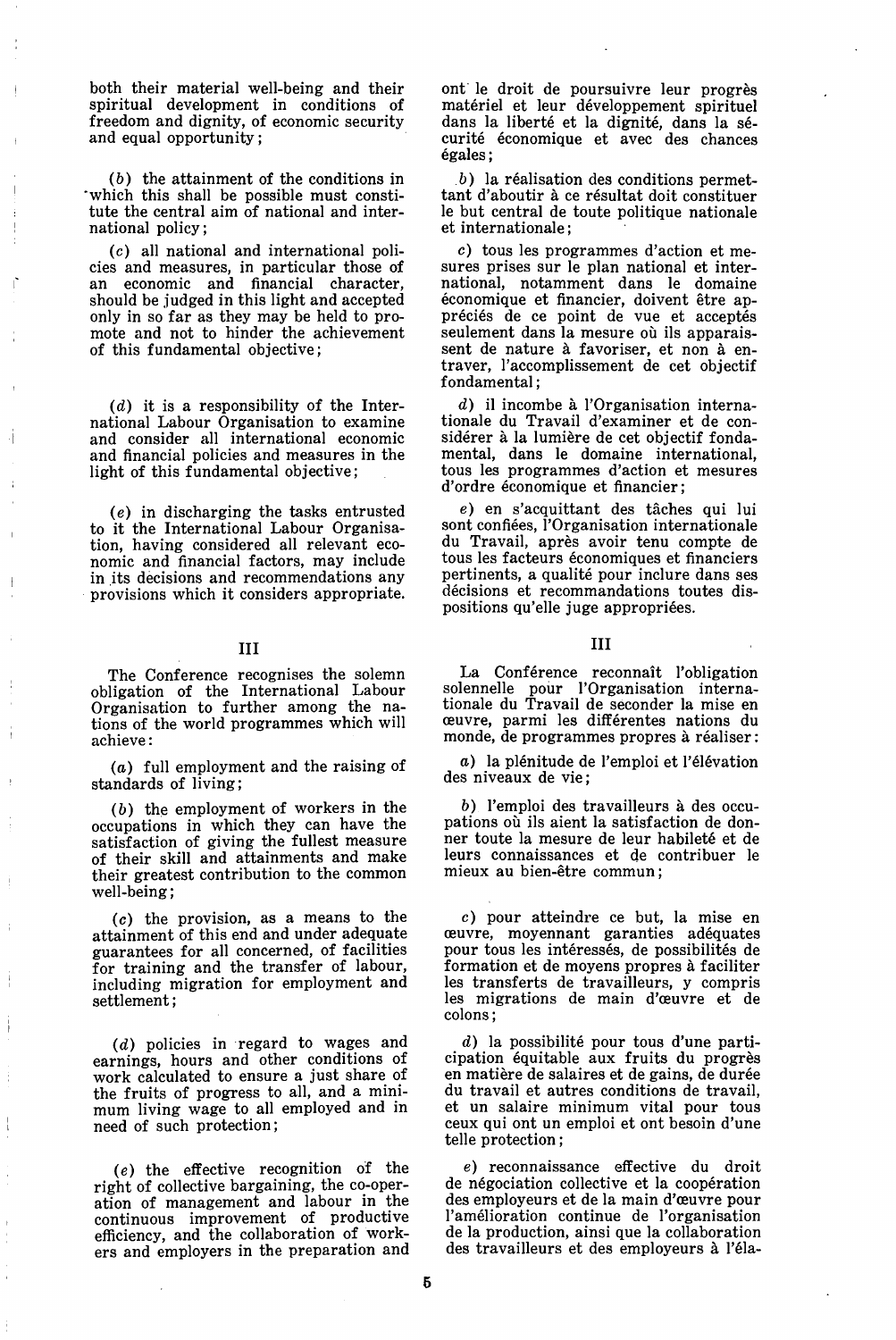application of social and economic measures ;

 $(f)$  the extension of social security measures to provide a basic income to all in need of such protection and comprehensive medical care;

*(g)* adequate protection for the life and health of workers in all occupations;

*(h)* provision for child welfare and maternity protection;

*(i)* the provision of adequate nutrition, housing and facilities for recreation and culture;

 $(i)$  the assurance of equality of educational and vocational opportunity.

#### IV

Confident that the fuller and broader utilisation of the world's productive resources necessary for the achievement of the objectives set forth in this Declaration can be secured by effective international and national action, including measures to expand production and consumption, to avoid severe economic fluctuations, to promote the economic and social advancement of the less developed regions of the world, to assure greater stability in world prices of primary products, and to promote a high and steady volume of international trade, the Conference pledges the full co-operation of the International Labour Organisation with such international bodies as may be entrusted with a share of the responsibility for this great task and for the promotion of the health, education and well-being of all peoples.'

V

The Conference affirms that the principles set forth in this Declaration are fully applicable to all peoples everywhere and that, while the manner of their application must be determined with due regard to the stage of social and economic development reached by each people, their progressive application to peoples who are still dependent, as well as to those who have already achieved self-government, is a matter of concern to. the whole civilised world.

boration et a l'application de la politique sociale et économique;

 $f$ ) l'extension des mesures de sécurité sociale en vue d'assurer un revenu de base a tous ceux qui ont besoin d'une telle protection, ainsi que des soins medicaux complets;

*g)* une protection adequate de la vie et de la sante des travailleurs dans toutes les occupations;

*h)* la protection de l'enfance et de la maternité;

*i*) un niveau adéquat d'alimentation, de logement, et de moyens de récréation et de culture;

*j*) la garantie de chances égales dans le domaine éducatif et professionnel.

#### IV

Convaincue qu'une utilisation plus complete et plus large des ressources productives du monde, nécessaire à l'accomplissement des objectifs énumérés dans la présente Déclaration, peut être assurée par une action efficace sur le plan international et national, et notamment par des mesures tendant a promouvoir l'expansion de la production et de la consommation, a eviter des fluctuations economiques graves, à réaliser l'avancement économique et social des regions dont la mise en valeur est peu avancée, à assurer une plus grande stabilite des prix mondiaux des matieres premières et denrées, et à promouvoir un commerce international de volume élevé et constant, la Conférence promet l'entière collaboration de l'Organisation internationale du Travail avec tous organismes internationaux auxquels pourra etre confiée une part de responsabilité dans cette grande tâche, ainsi que dans l'amélioration de la santé, de l'éducation et du bienetre de tous les peuples.

V

La Conférence affirme que les principes enonces dans la presente Declaration sont pleinement applicables a tous les peuples du monde, et que, si, dans les modalités de leur application, il doit être dûment tenu compte du degré de développement social et économique de chaque peuple, leur application progressive aux peuples qui sont encore dépendants, aussi bien qu'à ceux qui ont atteint le stade où ils se gouvernent eux-memes, interesse l'ensemble du monde civilise.